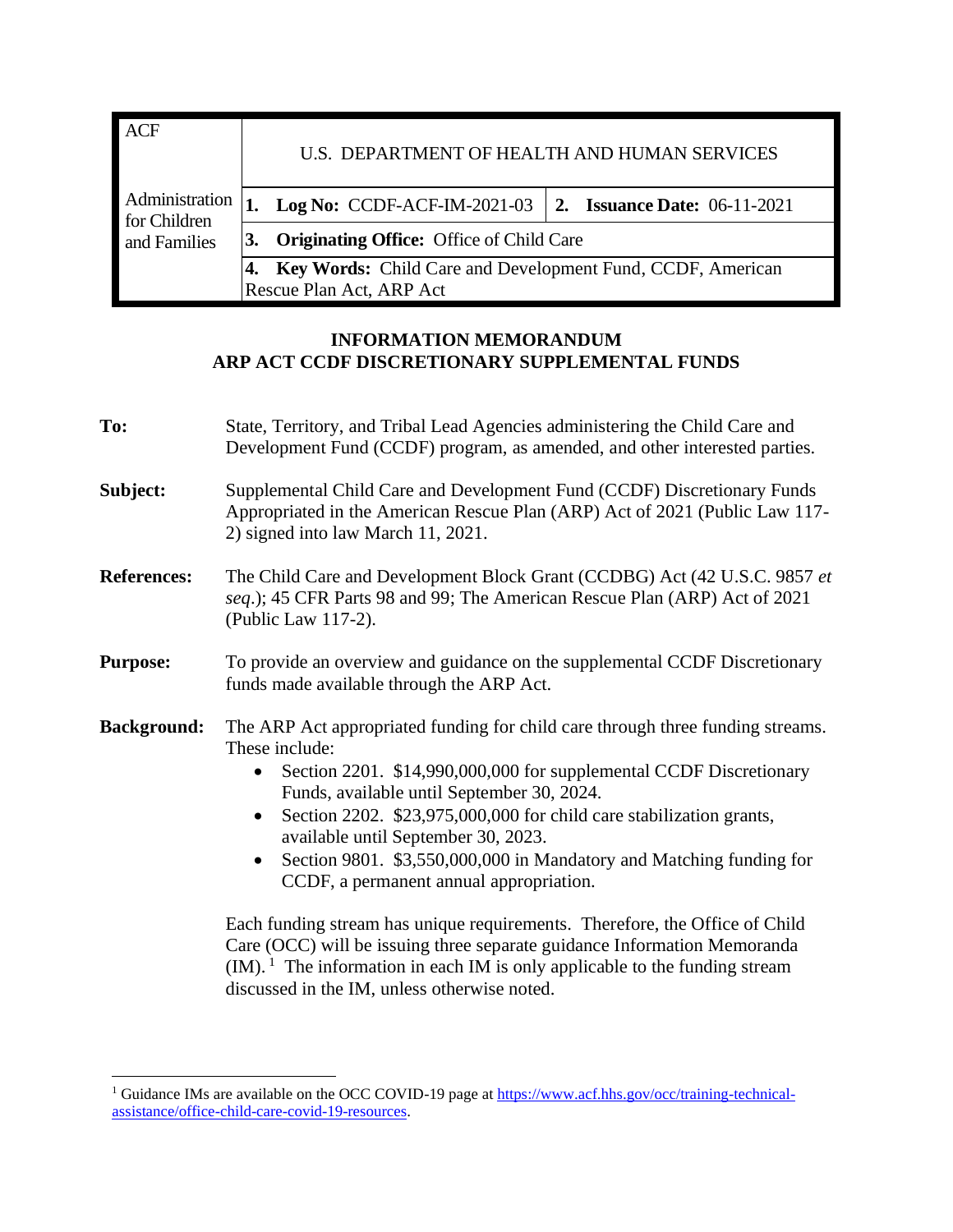**Guidance:** Section 2201 of the ARP Act provides supplemental discretionary resources to states, territories, and tribes to implement the CCDF program.<sup>2</sup> This IM is designed to help states, territories, and tribes understand the specific requirements included in this section of the ARP Act to identify opportunities for lead agencies to leverage these resources to build a better child care system and help more families afford child care over the next three years. It also reminds lead agencies of their legal obligations under federal civil rights laws to provide equal access to child care programs, services, and activities. The guidance included in this IM only applies to Section 2201 of the ARP Act and does not extend to the other child care funding streams included in the ARP Act. While the guidance aims to cover the range of topics necessary for lead agencies to begin administering the funds, it is not exhaustive. OCC will issue supplemental guidance and frequently asked questions throughout the life of the grant.

## **Overview**

Child care is essential to our children, our families, and our communities. Yet, chronic underfunding has led to a child care system of uneven quality that is unaffordable and inaccessible for many families. The COVID-19 public health emergency highlighted and exacerbated the fragility of the child care system and the urgent need for resources and reforms. Even before the pandemic, child care businesses typically operated at very slim profit margins. Most parents can't afford the true cost of care so child care businesses can only operate by paying low wages to staff. As a result, there is not enough child care available for families in many communities and child care workers are among the [most](https://cscce.berkeley.edu/workforce-index-2020/the-early-educator-workforce/early-educator-pay-economic-insecurity-across-the-states/)  [underpaid workers in the country.](https://cscce.berkeley.edu/workforce-index-2020/the-early-educator-workforce/early-educator-pay-economic-insecurity-across-the-states/)

Low payment rates and compensation for child care providers undermines every aspect of the child care sector and fosters large inequities within the system, making it particularly difficult for families of color and parents with lowincomes to have equal access to child care options, as required by the CCDBG Act. Low rates make it difficult to recruit and retain a skilled workforce. They lead to higher staff turnover, which lessens the quality of care, increases business expenses, and means the majority of child care providers do not earn enough to make a living wage. It also perpetuates gender and racial inequities in the workforce, given that child care workers are disproportionately women of color. It is difficult for child care providers to operate in many communities where parents are paid low wages. Limited financial resources undercut the stability of the child care sector, which is overwhelmingly small businesses owned by women and disproportionately owned by women of color.

One in six child care jobs have been lost during the pandemic, and even before the pandemic, annual turnover rates for child care workers were high – at around 30 percent [\(Porter 2012;](https://www.childresearch.net/projects/ecec/2012_04.html) [Caven, et al. 2021\)](https://ies.ed.gov/ncee/edlabs/regions/northeast/pdf/REL_2021069.pdf). The inability of providers to recruit

<sup>&</sup>lt;sup>2</sup> Throughout this guidance, the funds provided at 2201 of the ARP Act are referred to either as ARP CCDF Discretionary funds or the "supplemental" funds.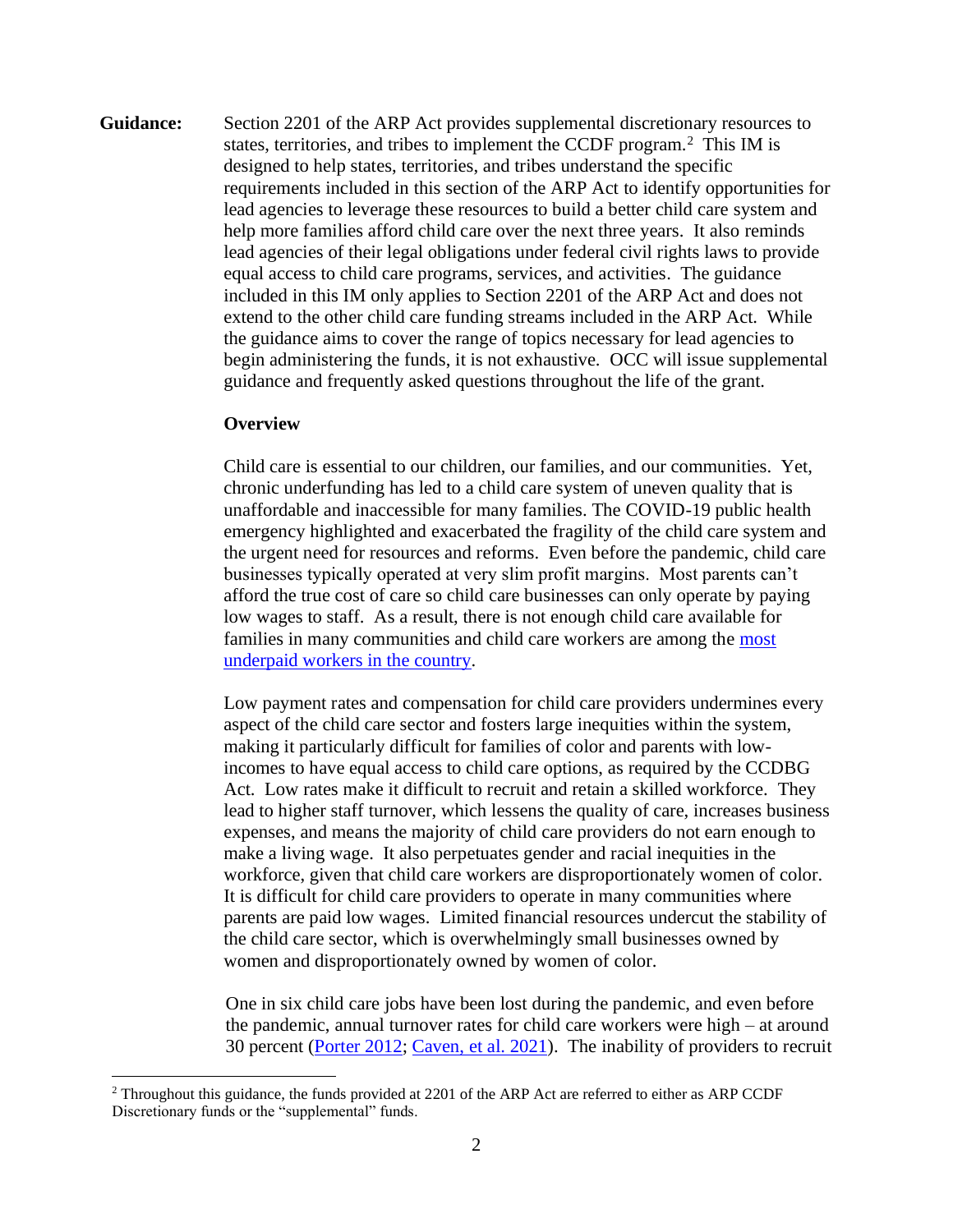and retain a high-quality workforce disrupts the stable relationships between children and providers that is important to child development and wellbeing. For example, the quality of the classroom environment and interactions between teachers and students are linked to children's school readiness skills [\(Hatfield et](https://daneshyari.com/article/preview/353687.pdf)  [al, 2016\)](https://daneshyari.com/article/preview/353687.pdf), and higher compensation for the child care workforce is associated with better quality literacy environments (*Phillips et al. 2003*). Moreover, *nearly* [half](https://cscce.berkeley.edu/wp-content/uploads/2014/ReportFINAL.pdf) of child care workers rely on public income supports, and child care workers experiencing economic stress have a more difficult time fully engaging with children and offering a quality learning experience (Schlieber and McLean [2020\)](https://cscce.berkeley.edu/educator-work-environments-are-childrens-learning-environments-how-and-why-they-should-be-improved/).

The lack of child care options costs the U.S. economy billions of dollars each year in lost earnings, productivity, and revenue. In response to the urgent need to address meaningfully these system failures exacerbated by the COVID-19 public health emergency, the ARP Act included nearly \$15 billion in supplemental CCDF Discretionary funds. Together with the ARP Act stabilization grants, this is an important opportunity for states, territories, and tribes to address the child care crisis and rebuild toward a stronger system that allows parents equal access to high quality child care, supports the developmental and learning needs of children, meets parents' employment needs and child care preferences, and supports a professionalized workforce that is fairly and appropriately compensated for the essential skilled work that they do. OCC strongly recommends that lead agencies focus resources to invest in child care in ways that strengthen the child care system and ensure that families have equal access to quality, affordable child care to support them during and after the pandemic.

OCC strongly recommends that lead agencies prioritize increasing provider payment rates and workforce compensation so that child care providers can retain a skilled workforce and deliver higher-quality care to children receiving subsidies. Using these funds to increase compensation will improve care quality, give parents a wider range of options from which to choose, boost wages for a chronically underpaid workforce, and better support the small businesses that comprise the child care sector. Many lead agencies will need to make progress to meet equal access requirements in the CCDBG Act. Secondarily, lead agencies should implement policies that will build the supply of child care in low-income communities, especially for historically underserved populations and provide child care assistance to families who have lost employment or income during the pandemic.

The ARP Act requires lead agencies to use these supplemental funds to carry out the program authorized under section 658C of the CCDBG Act (42 U.S.C. 9858a). Lead agencies have until September 30, 2023 to obligate the funds. These funds are not subject to the minimum quality set-asides required under the CCDBG Act and are not subject to the requirement in section  $658E(c)(3)(E)(ii)$  $(42 \text{ U.S.C. } 9858c(c)(3)(E)(ii))$  in regard to the percentage that must be spent on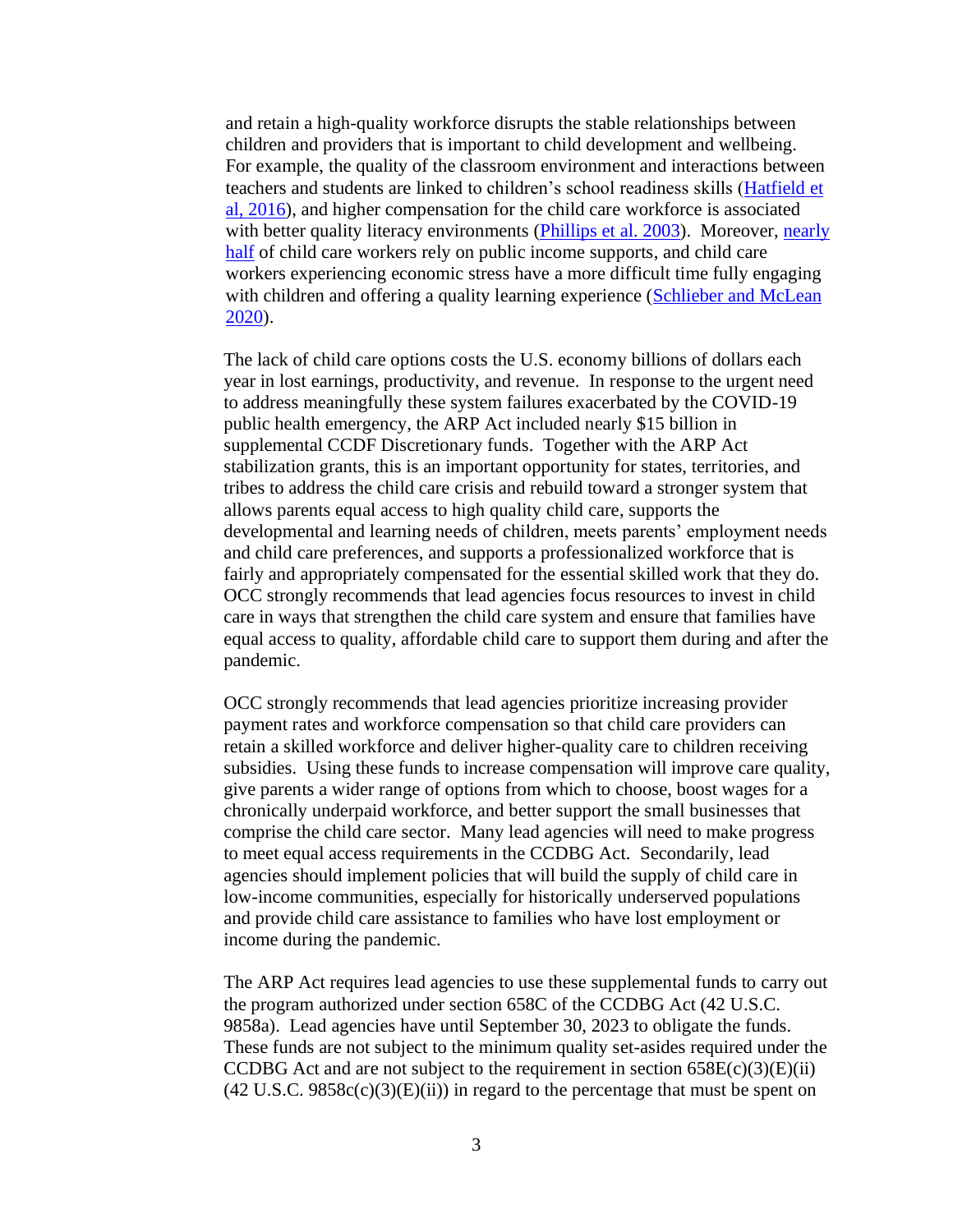direct services. In addition, there is a limited exception that allows funds to be used to support child care assistance for children of workers deemed essential during the response to the pandemic, regardless of income.

The supplemental CCDF Discretionary grant funding in the ARP Act is in addition to the Fiscal Year (FY) 2021 appropriations levels and is meant to supplement, not supplant, other federal, state, and local public funds expended to provide child care services for eligible individuals. The ARP CCDF Discretionary funds were awarded to CCDF lead agencies, as defined in the CCDBG Act, using the formula used to award CCDF Discretionary funding. Lead agencies did not have to apply for these funds.

*States*: The ARP CCDF Discretionary grants to states were allocated in the same manner as CCDF Discretionary funds are allocated to states, including the District of Columbia and Puerto Rico, based on a statutory formula that considers three factors: the number of children under age 5, the number of children qualifying for school lunch programs, and per capita income. States received \$14,465,350,000 for supplemental grants under the ARP Act on April 15, 2021.

*Territories*: The CCDBG Act establishes the allocation for territories at up to ½ of 1 percent of the Discretionary allocation. Territories include American Samoa, the Commonwealth of the Northern Mariana Islands, Guam, and the U.S. Virgin Islands. In the same manner as CCDF Discretionary funds are allocated to territories, funding for ARP Discretionary grants was allocated among the territories based on a formula that considers the number of children under age 5 and per capita income. Territories received \$74,950,000 for supplemental grants under the ARP Act on April 15, 2021.

*Tribes*: The CCDBG Act sets a statutory funding level of at least 2 percent of Discretionary funds for tribal lead agencies. The Secretary has flexibility to set a higher level provided certain conditions are met. The Secretary has set the tribal set-aside for Discretionary funds appropriated under the ARP Act at 3 percent. In the same manner as CCDF Discretionary funds are allocated to tribes, funding for supplemental grants was allocated among tribal lead agencies based on child counts. Tribal lead agencies were appropriated \$449,700,000 for ARP CCDF Discretionary grants under the ARP Act on April 15, 2021.

# **Exemptions from Requirements on the Proportion of Funds Spent on Quality Activities and Direct Services**

Supplemental CCDF Discretionary grant funds appropriated under the ARP Act are exempt from certain spending requirements contained in the CCDBG Act. First, these CCDF supplemental funds do not require the quality improvement set aside (9 percent for states and territories, 8 percent for tribes, and an additional 3 percent targeting infants and toddlers (section 658G, 42 U.S.C.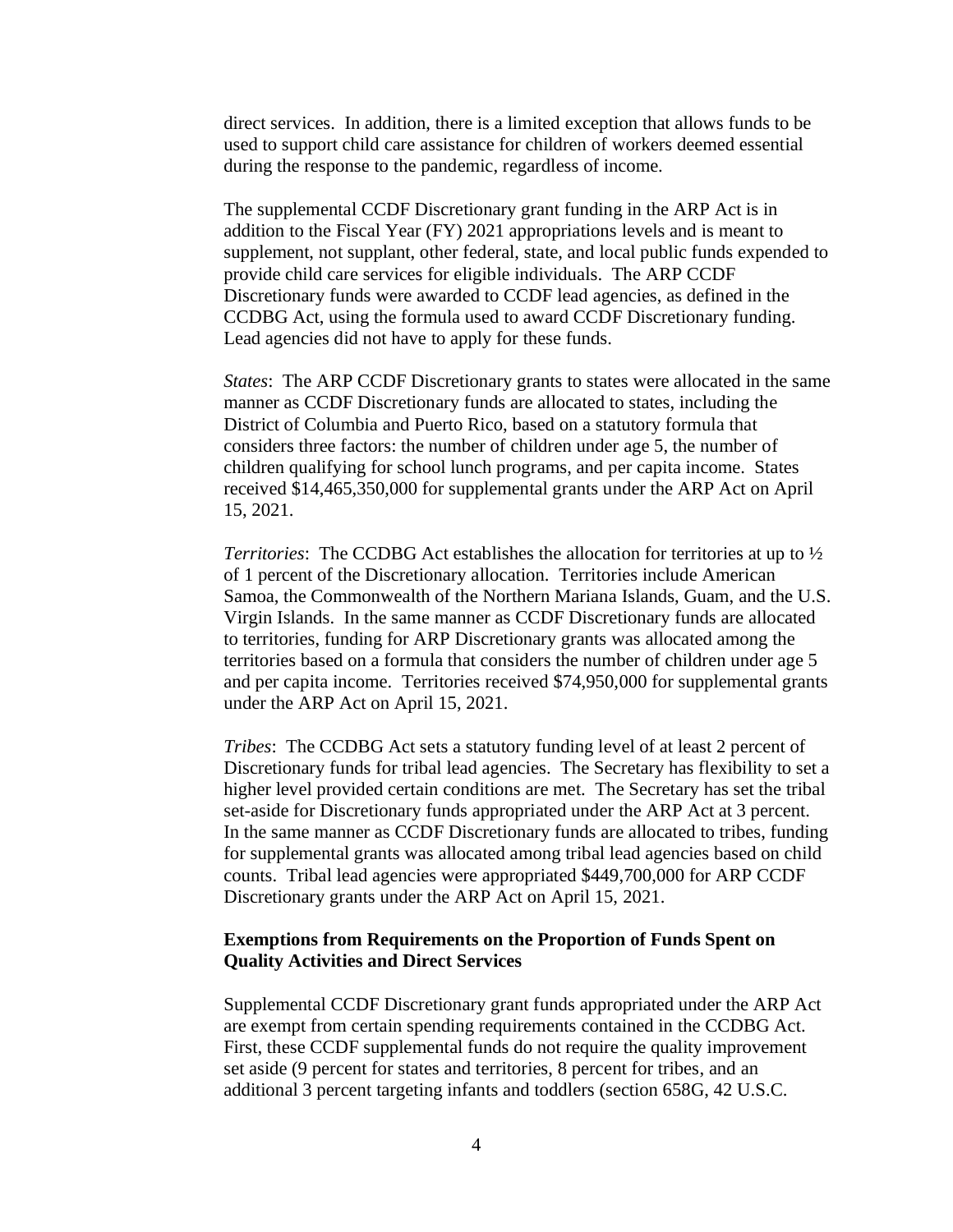9858e, 45 CFR 98.83(g)). Second, the ARP Act does not require lead agencies to use at least 70 percent of the remaining funds after quality and administration for direct services (section  $658E(c)(3)(E)$ , 42 U.S.C.  $9858c(c)(3)(E)$ ).

This means lead agencies have full discretion to determine how much of the supplemental funds will be spent on quality activities and how much will be spent on direct services. While these exemptions change the requirement to spend a minimum percentage of total expenditures on quality activities and direct services, they do not change the allowable uses of funds for each spending category. States, territories, and tribes that opt to use less than the minimum percentages required by the CCDBG Act are not required to submit an amendment to their approved CCDF Plan or request a CCDBG waiver.

# **Allowable CCDF Activities and Administrative Cost Cap**

The supplemental funds in the ARP Act are an unprecedented opportunity to expand access to high-quality child care and move toward a more equitable child care system. The system should meet the developmental needs of children, provide parents with true choice and equal access to child care services that best suits their family's needs, appropriately compensate an essential and skilled workforce, and facilitate a robust child care sector. Lead agencies are strongly encouraged to use funds in a manner that will work toward each of these goals and thereby build stronger and more equitable high-quality child care systems for America's families.

Lead agencies may use supplemental funds for any activities allowable under the CCDBG Act and CCDF regulations. These activities are not restricted to responding to the COVID-19 public health emergency. Funds must be spent to carry out the program authorized under section 658C of the CCDBG Act (42 U.S.C. 9858a). The regular CCDF administrative cost cap (5 percent for states and territories and 15 percent for tribes) does apply but applies to the aggregate amount of CCDF funds, including these supplemental funds (section 658E(c)(3)(C), 42 U.S.C. 9858c(c)(3)(C), 45 CFR 98.83(i)). In this summary, the allowable uses of funds for the supplemental grant are the same as for regular CCDF funds, except that: (1) there is no minimum spending requirement for quality activities; (2) there is no minimum spending requirements for direct services; (3) there is a limited income eligibility exemption for workers deemed essential during the response to coronavirus by public officials (described elsewhere in this guidance); and, (4) the administrative cost limit still applies to the aggregate amount of both regular and ARP Act CCDF Discretionary supplemental funds.

# **Expanding Access to High-Quality Child Care**

Lead agencies are strongly encouraged to use these funds together with annual CCDF funds to provide child care assistance in a manner that is strategically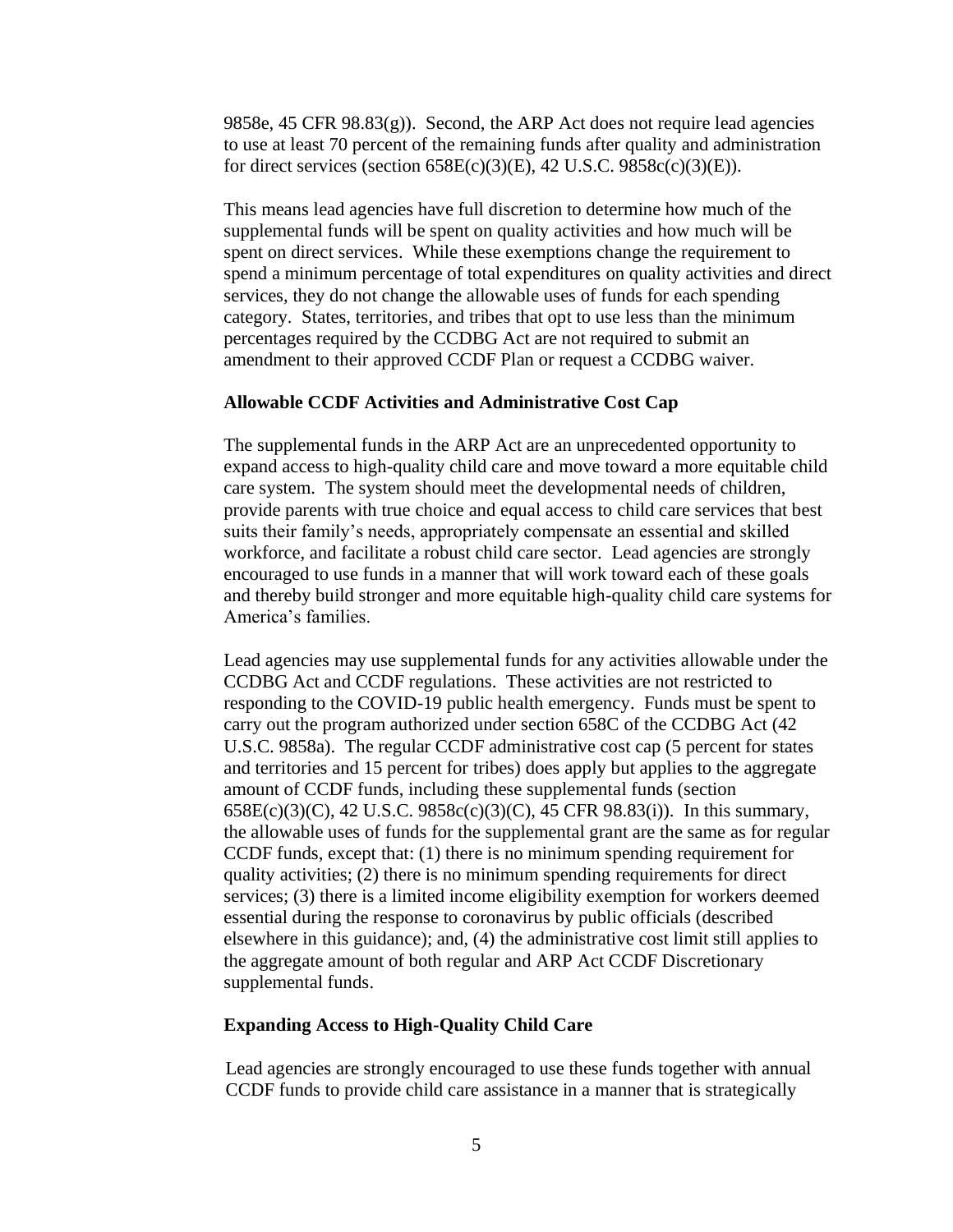designed to support a system of high-quality child care. Improving access to high-quality child care is vital to children's development and wellbeing, and it cannot be accomplished without addressing provider payment rates and workforce compensation. Therefore, lead agencies are strongly encouraged to prioritize expenditures for:

- Increasing provider payments;
- Improving payment policies;
- Increasing wages for early educators and family child care providers; and
- Building the supply of child care for underserved populations.

#### *Increasing Provider Payments*

Most lead agencies are not paying providers a rate that covers the true cost of quality care. To address low subsidy rates, OCC strongly recommends that lead agencies use these funds in combination with annual CCDF funding to take two critical steps:

First, lead agencies should significantly increase provider payment rates as measured by their market rate survey (or approved alternative methodology) and informed by additional information on provider operating costs. It will be difficult for most lead agencies to meet the equal access requirement of the CCDBG Act without significant increases to payment rates. Though the need to provide subsidies to more families is great, lead agencies with low payment rates are strongly encouraged to prioritize increasing rates. As of September 2020, the vast majority of states had provider payment rates that fell below the 75<sup>th</sup> percentile of their market rate survey. Lead agencies are reminded the CCDBG Act requires that payment rates are sufficient to ensure equal access for eligible children to child care services comparable to those provided to children whose parents are not eligible to receive assistance under the Act. Lead agencies are further reminded that the CCDF state plan that is due in July 2021 will require a summary of the data and facts relied on to determine that its payment rates ensure equal access. OCC intends to carefully consider whether the lead agency's CCDF state plan includes sufficient clarity and data on how it intends to meet this statutory requirement.

Second, lead agencies are encouraged to use funds to conduct cost of quality studies and use cost information (which may be based on the narrow cost analysis) as part of their overall strategy to set payment rates at the levels necessary to cover the actual cost of operating a quality child care program. Market rates are more reflective of what parents can afford to pay than what it costs to deliver high-quality care. As a result, the historic approach of using market rates as the sole basis for subsidy payments reduces parent choice and access to care, undermines program quality important to child development, leads to an insufficient supply of care, produces an underpaid workforce, creates an unstable sector, and undercuts the employment of working parents. Thus, lead agencies are strongly encouraged to use these funds to implement policies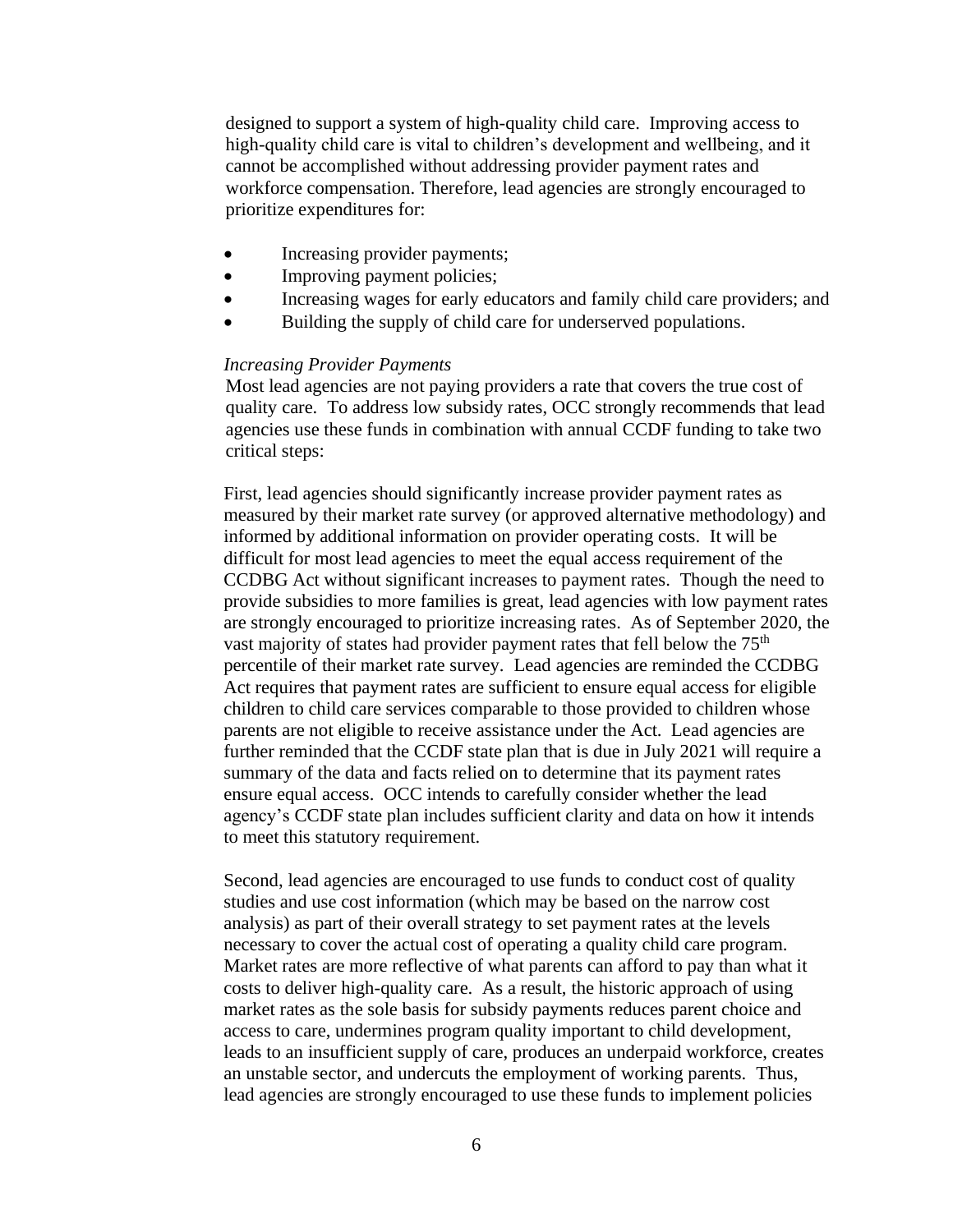that move away from the current market rate structure and toward payment policies that reflect the cost of providing care. Lead agencies may use the [Provider Cost of Quality Calculator](https://childcareta.acf.hhs.gov/pcqc) or similar model to help estimate these costs. Lead agencies are reminded that advance approval from the Administration for Children and Families (ACF) is required in order to conduct an alternative methodology instead of a market rate study.

## *Improving Payment Policies*

OCC encourages lead agencies to use these supplemental funds to expand their use of grants or contracts to provide direct child care services. This funding structure stabilizes child care providers, improves quality, and reduces bureaucracy for small businesses. Grants and contracts for direct services go directly to the child care provider and may fund a few slots or even an entire classroom. Grants or contracts provide a more predictable funding stream for child care providers and help build the supply of child care in underserved areas or for underserved populations, such as infants and toddlers, children in rural areas or low-income neighborhoods, dual language learners, children with disabilities, and children who need child care during non-traditional hours.

OCC also recommends that lead agencies adopt policies to stabilize child care providers by paying based on enrollment and delinking provider subsidy payments from a child's absence or from a provider's closure due to COVID-19. Staffing and facilities are fixed costs of running a child care program and are based on expected enrollment not daily attendance. Lead agencies are encouraged to use these funds in a manner that aligns with the true cost of providing care. Under existing CCDF regulations, lead agencies may pay CCDF subsidies based on a child's enrollment in a program rather than attendance (45 CFR  $98.45(1)(2)(i)$ ). The statutory requirement at section  $658E(c)(2)(S)(ii)$  of the CCDBG Act  $(42 \text{ U.S.C. } 9858c(c)(2)(S)(ii))$  requires lead agencies to support the fixed costs of providing child care services by delinking subsidy payments from an eligible child's occasional absences due to holidays or unforeseen circumstances such as illness, to the extent practicable.

### *Increasing Wages for Child Care Providers*

Raising wages for child care workers has a broad range of benefits— advancing equity for women, particularly women of color, lifting families out of poverty, boosting the broader economy, increasing women's labor force participation, and improving outcomes for children. Despite their critical role in the well-being of children and the strength of our economy, child care workers are among the lowest paid, with [half of workers](https://www.bls.gov/oes/current/oes399011.htm) earning below the poverty line for a family of four and unable to [make ends meet](https://cscce.berkeley.edu/workforce-index-2020/the-early-educator-workforce/early-educator-pay-economic-insecurity-across-the-states/) in their states. Low wages in the sector are [often cited](https://cscce.berkeley.edu/topic/teacher-work-environments/sequal/teachers-voices/) as a cause of stress and economic insecurity among providers and the reason for high staff turnover. This high turnover can have a direct impact on access for parents. When child care is inaccessible and/or unaffordable it leads to a [decrease in labor force participation rates](https://equitablegrowth.org/is-the-cost-of-childcare-driving-women-out-of-the-u-s-workforce/) of women.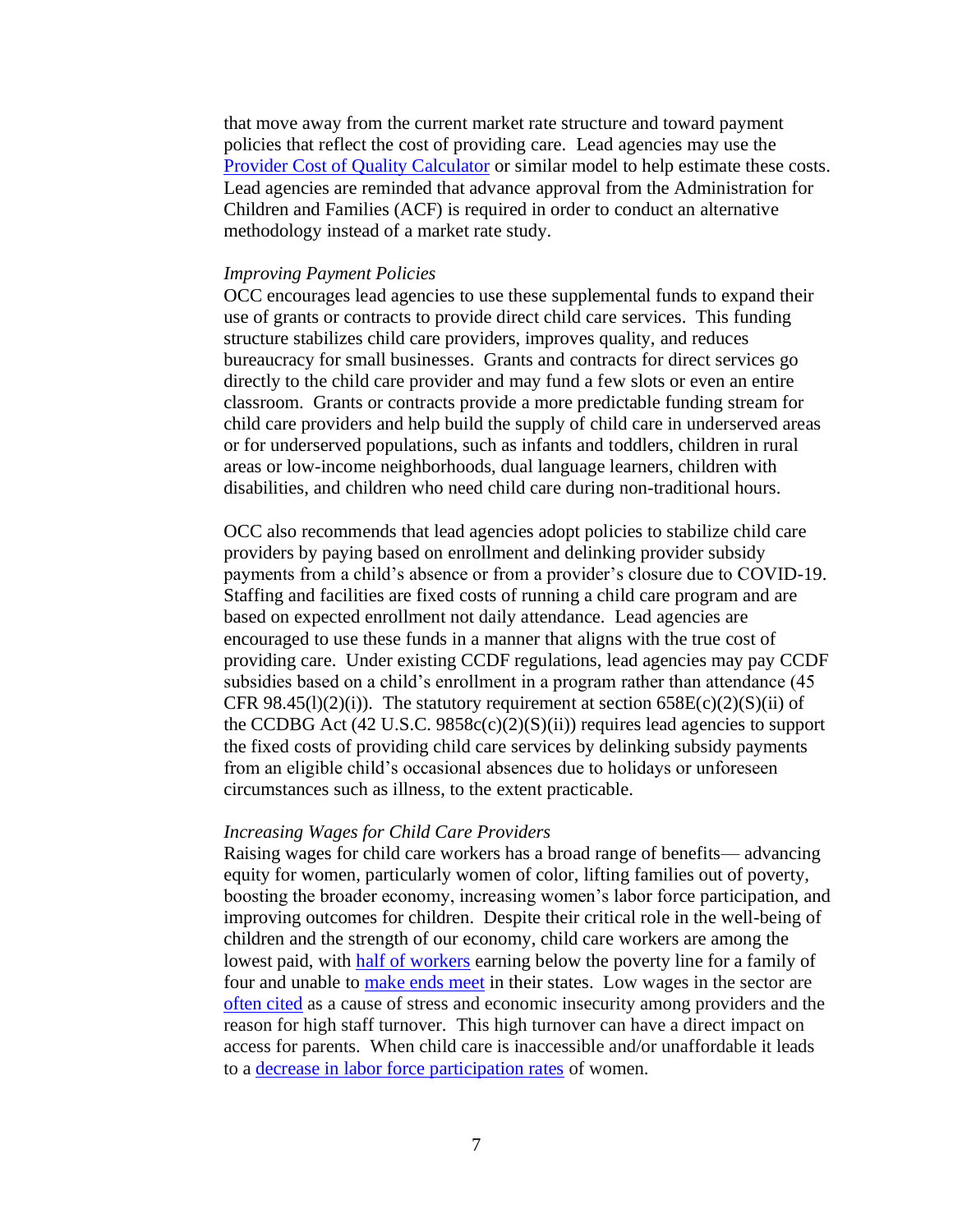High staff turnover rates also pose a major challenge to a provider's ability to create a high quality child care environment. High turnover at child care programs interferes with children's learning and their ability to form strong attachment bonds with their child care staff, impacting their behavior and development. Losing skilled child care staff to better paying jobs in other sectors is a common challenge for providers that undermines their business operations.

OCC encourages lead agencies to increase compensation for the workforce to improve the quality of care, reduce turnover, increase professionalization, and promote a fairer wage for an underpaid and undervalued workforce. Lead agencies are encouraged to develop a wage ladder that sets a floor for a living wage of at least \$15 per hour with increasing pay for additional experience and credentials. In addition, lead agencies are encouraged to improve access to benefits such as health insurance.

To ensure the funds reach child care staff, lead agencies can use the terms and conditions of grants and contracts to require providers to use the funds to pay higher salaries and wages. Lead agencies can also provide bonuses or wage supplements directly to the early childhood workforce. Efforts to increase wages for the child care sector should include family child care providers who are often among the lowest paid child care providers.

To further support the workforce, lead agencies may also want to allocate funds for scholarships or the direct provision of additional training or credentials, including apprenticeships and on-the-job coaching, which research has shown to have positive effects on the quality of child care.

#### *Building the Supply of Child Care for Underserved Populations*

Lead agencies are strongly encouraged to use supplemental funds in ways that will build the supply of licensed child care for underserved populations. Even before the pandemic, many communities lacked licensed child care centers and family child care homes. Since the onset of the COVID-19 public health emergency, many child care providers have had to close their doors. OCC recommends that lead agencies allocate a portion of the supplemental funds to rebuilding the supply of child care, focusing particularly on low-income communities with an undersupply of child care. Even in areas with a relatively higher child care supply, infant and toddler child care and care during nontraditional work hours can be sparse and warrants particular attention.

There are several strategies that lead agencies can take to build the supply of licensed child care (including family child care). These strategies include: funding staffed family child care networks, providing grants to cover the startup costs for new child care providers, using grants and contracts to provide a stable source of funding for operating costs, providing bonuses for providers in underserved areas, and supporting unlicensed child care providers to become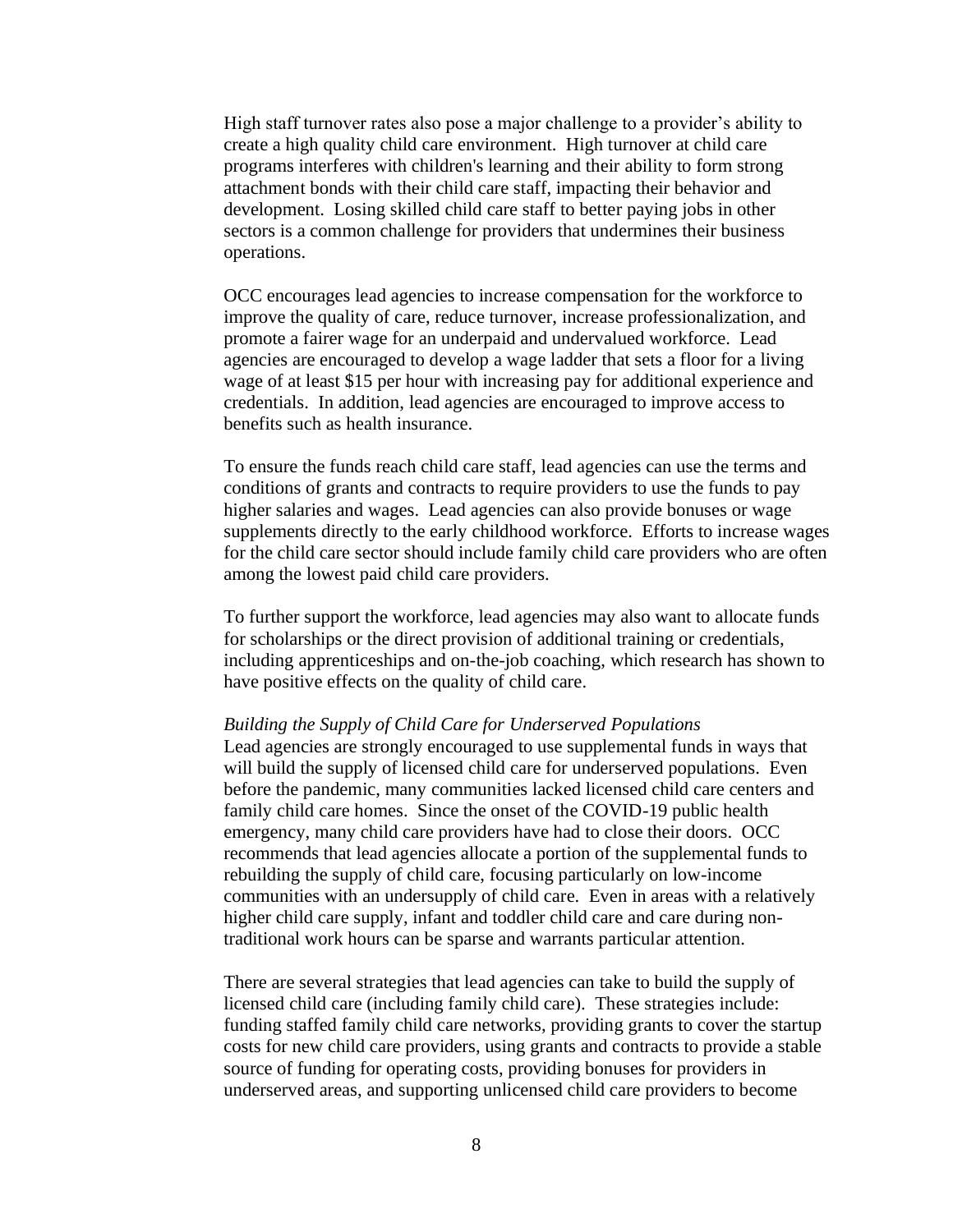licensed. Lead agencies may also use supplemental funds to do outreach to providers who closed due to COVID-19 and help those providers with the costs associated with reopening.

In addition, lead agencies should examine opportunities to build the supply of child care for historically-underserved populations such as infants and toddlers, families with non-traditional work hours, rural communities, dual language learners, and children with disabilities. Family child care providers can often address families' needs in several areas, such as more flexible schedules and providing culturally and linguistically responsive care. Lead agencies should consider strategies to support the expansion of family child care and additional support for family child care providers as lead agencies build child care supply in underserved areas.

Some lead agencies do not license all types of child care, including small family child care homes and school-age programs in school facilities. These programs may be high-quality and play a critical role in meeting the needs of working families. Lead agencies should ensure that any legally-operating license-exempt programs are supported to meet health and safety and quality standards and are encouraged to expand licensing opportunities with the supplemental funds.

Many essential workers require child care during non-traditional hours. Lead agencies are encouraged to use supplemental funds in ways that will increase the child care options for parents that work non-traditional hours and/or have varying work schedules. Many families have work schedules that require them to work evenings, weekends, or overnight, or may have to work extended or multiple shifts. Finding child care that meets these types of scheduling needs can be extremely difficult. Parents must often rely on multiple child care arrangements that can be unstable and a significant burden to continually rearrange. As employment situations change during the pandemic, even more parents may need care during these non-traditional or extended hours. Lead agencies are encouraged to implement policies that will increase parents' access to these types of care such as expanding the use of contracts with child care providers that meet this need, payment structures that reflect the true cost of care, and providing financial incentives.

Parents of children with disabilities often report difficulty finding child care. Child care settings should be inclusive of children with disabilities and family members with disabilities. This includes ensuring that the child care program is physically accessible to children with disabilities, as well as accommodating other needs of children with disabilities so that they may fully participate in child care programs. Lead agencies are encouraged to use supplemental funds to support child care providers in making programs accessible, including minor renovations like installing railings and ramps to improve physical accessibility, and training staff and family child care providers on best practices for supporting children and family members with disabilities.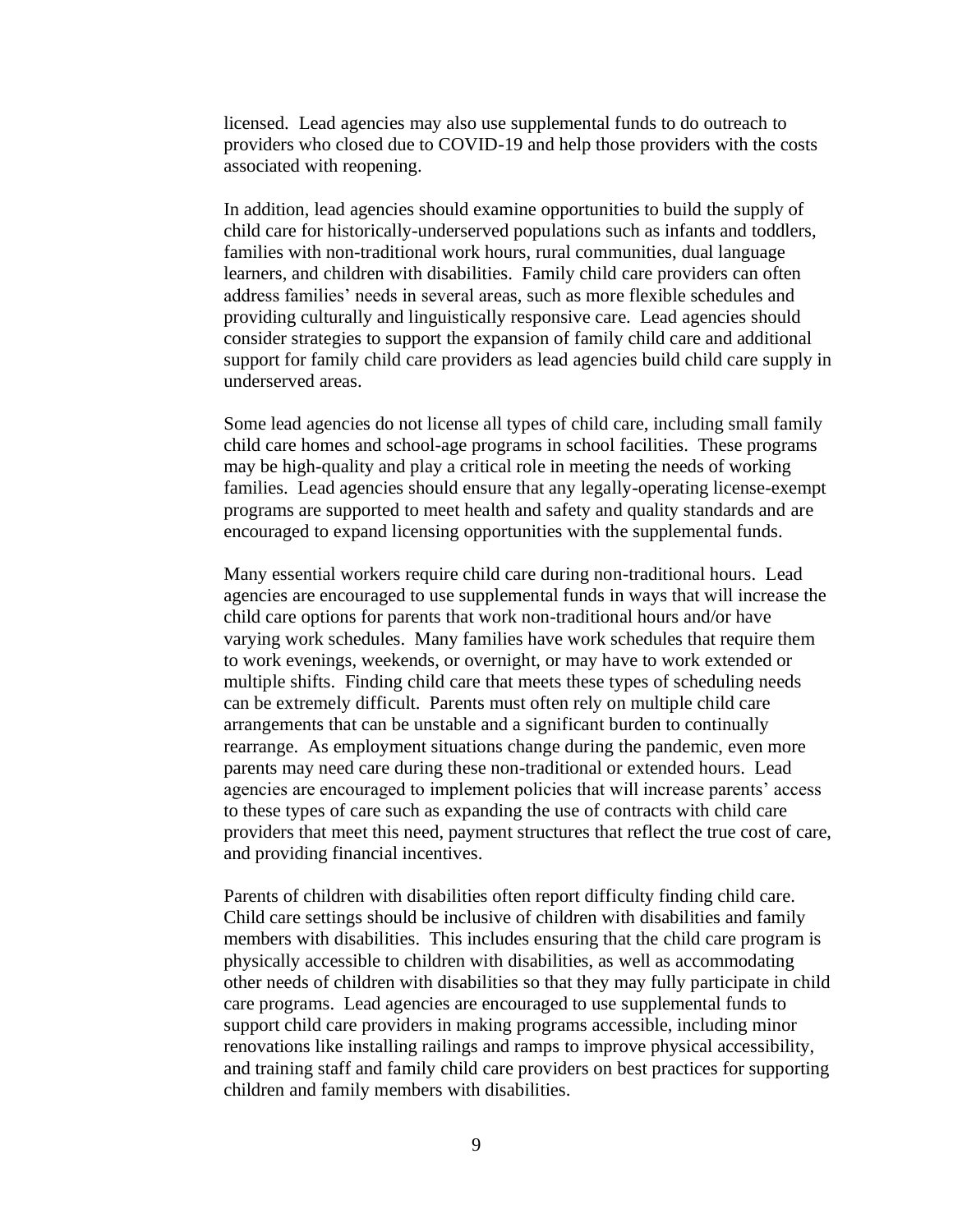Lead agencies are also encouraged to use funds in ways that specifically improve access to licensed infant and toddler child care. The gap between payment rates and cost of providing care for infants and toddlers is particularly problematic and is part of the reason infant and toddler care is so difficult for parents to access. Lead agencies are encouraged to specifically increase payment rates for infant and toddler care so that providers are more able to offer the care and parents are better able to access it.

# **Expanding Access to Child Care Assistance**

The COVID-19 public health emergency and economic downturn have impacted families and children across the country, with many parents facing loss of income due to reduced hours or job loss, making it difficult to cover the high cost of the child care they need to find or maintain employment. ARP CCDF Discretionary supplemental funds are available to serve additional children and families with child care assistance. During the COVID-19 public health emergency, many families have experienced unemployment or left the workforce due to child care needs. Offering child care assistance to more families is critical to finding employment and rejoining the labor force. Lead agencies are encouraged to expand access to child care assistance by supporting families struggling to afford child care, providing subsidies for essential workers, and investing in data systems to ensure parents have up-to-date information about child care in their area. OCC recommends that lead agencies satisfy the equal access provision, ensuring that child care providers are paid at rates that increase access to child care while maximizing quality of available care. All lead agencies should ensure that they meet the equal access provision in CCDBG, and lead agencies with low payment rates must prioritize steps to address equal access.

# *Supporting Families Struggling to Afford Child Care or Facing Job Interruptions or Income Loss*

Lead agencies are encouraged to use the supplemental funds to support families that may have lost employment or incomes due to COVID-19. Recommended strategies to support families that have been financially impacted by the COVID-19 pandemic are described below.

# Waiving or reducing parent copayments

Lead agencies may adjust copayment amounts for families experiencing temporary or non-temporary job or income loss. Lead agencies may also use supplemental funds to waive and cover the cost of copays for a subpopulation of families, defined by the lead agency, without the need for a CCDBG waiver. However, lead agencies that elect to waive copayments for additional families will need to submit a CCDF Plan amendment if the new subpopulation is not included in their approved CCDF Plan. As copays go directly to child care providers, simply waiving them without paying for the family's share negatively impacts child care providers already operating on razor-thin margins. Lead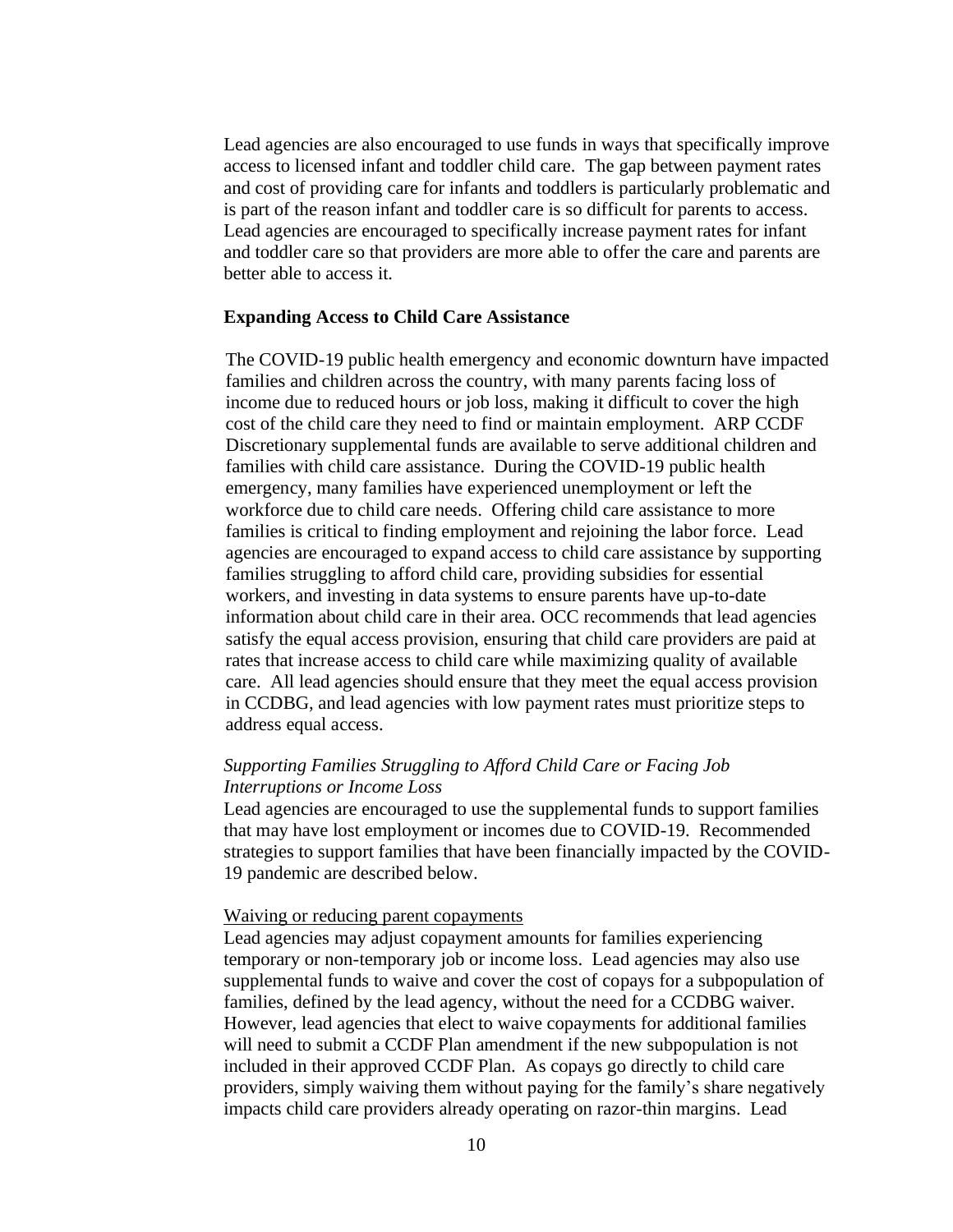agencies are strongly encouraged to use supplemental funds to cover the portion of the child care cost ordinarily covered by copayments for sub-populations of affected families. As a reminder, lead agencies may use funds appropriated in the Coronavirus Response and Relief Supplemental Appropriations (CRRSA) Act (Public Law 116-260) to cover the portion of the child care cost ordinarily covered by copayments for all families without the need for a CCDBG waiver. See CCDF-ACF-IM-2021-01 for more information

[https://www.acf.hhs.gov/occ/policy-guidance/ccdf-discretionary-funds](https://www.acf.hhs.gov/occ/policy-guidance/ccdf-discretionary-funds-appropriated-crrsa-act-public-law-116-260-signed-law)[appropriated-crrsa-act-public-law-116-260-signed-law.](https://www.acf.hhs.gov/occ/policy-guidance/ccdf-discretionary-funds-appropriated-crrsa-act-public-law-116-260-signed-law)

## Broadening the definition of qualifying activities

Lead agencies are also encouraged to consider whether broadening their definition of qualifying activities would improve the ability for parents to enter the workforce and remain gainfully employed. Strict definitions of qualifying activities imposed by lead agencies can lead to families losing access to child care assistance even though care is needed to maintain employment or job training. For example, lead agencies are encouraged to define employment to include a period of job search and account for fluctuations in work schedules as businesses open and close due to disruptions related to COVID-19 and the economy. Information on how to submit a CCDF Plan amendment is discussed below.

#### Broadening the income eligibility threshold

The high price of care is a significant financial burden to most families, and many families cannot afford it without assistance. Most lead agencies have set income eligibility well below the federal threshold of 85 percent of state median income (SMI) allowed by the CCDBG Act and yet are still unable to provide child care assistance to all families eligible based on the lower lead agency threshold because of insufficient resources. These supplemental funds help address this issue and should be used to assist more families. Lead agencies who have set their income eligibility requirements lower than 85 percent of SMI are also encouraged to consider expanding their income eligibility threshold.

OCC reminds lead agencies that families receiving a child care subsidy are eligible to receive a child care subsidy for at least 12 months, regardless of temporary changes in employment, and the co-payment cannot increase during this timeframe (45 CFR 98.21(a)). In addition, OCC recommends that lead agencies establish or revisit their approach to income eligibility policies to ensure that families do not lose child care assistance altogether when they experience fluctuations in employment or wage increases that do not result in a permanent increase in income to above the 85% SMI threshold. Lead agencies are reminded that income is allowed to temporarily go above 85 percent SMI without affecting the family's eligibility. The pandemic has introduced even more uncertainty into wages and schedules for workers paid a low wage, warranting a re-examination of policies that take a graduated approach to income thresholds and copayments to avoid the so-called "child care cliff."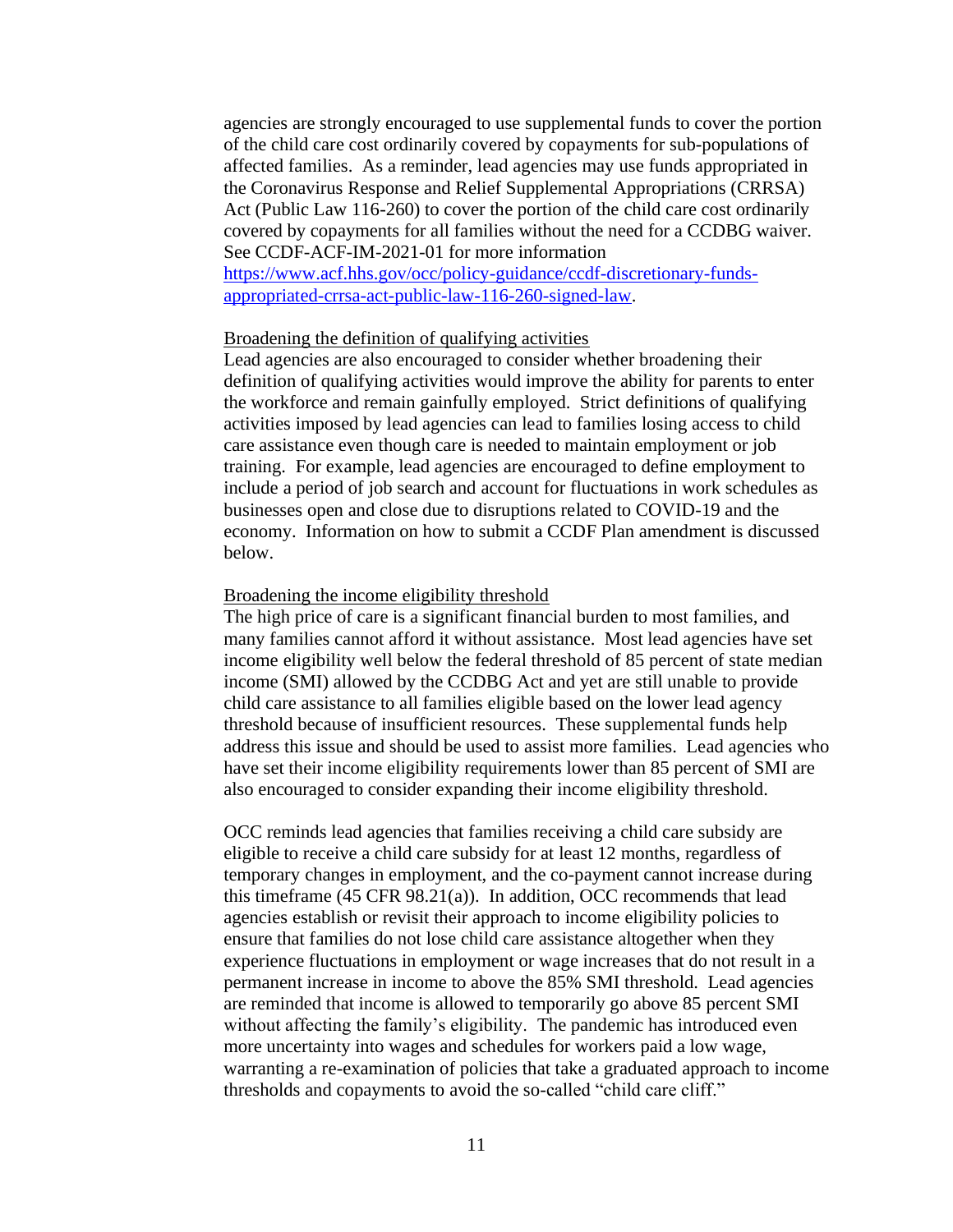# Updating policies to reflect modern labor force conditions

OCC strongly recommends that lead agencies consider the working conditions that characterize low wage work and current conditions for unemployed workers when determining subsidy policies. Policies that may be more responsive to these needs include allowing workers to qualify for child care assistance and enroll while they search for employment, facilitating part-time child care options (without financially penalizing child care providers who often incur the same costs whether the child is enrolled on a part-time or full-time basis), and aligning the income verification process with other programs. Many workers have lost their jobs in the last year or are experiencing fluctuations in work hours as businesses are closed or operating on a reduced schedule. Eligibility policies must recognize and account for this reality so that families do not face barriers to securing child care assistance.

#### *Child Care Assistance for Essential Workers*

The ARP Act creates a limited exception to the definition of eligible child for the purposes of the supplemental grant funds. Lead agencies are allowed to use the supplemental grant funds to provide child care assistance to health care sector employees, emergency responders, sanitation workers, and other workers deemed essential during the response to coronavirus by public officials, without regard to the income eligibility requirements in section 658P(4)(B) of the CCDBG Act (42 U.S.C. 9858n(4)(B)). Lead agencies have the discretion to determine which essential workers are deemed essential for the purposes of this income exemption and may provide CCDF subsidies to essential workers whose income exceeds 85 percent of SMI. This flexibility is not limited to only during the official public health emergency declaration. Therefore, lead agencies may provide CCDF subsidies to essential workers whose income exceeds 85 percent of SMI throughout the grant period. However, lead agencies should prioritize child care assistance for income-eligible essential workers.

Lead agencies should consider policies to support essential workers, such as provisions to build the supply of child care during non-traditional hours described above. Many essential workers must report to work in the evenings and on weekends when child care is scarce.

The ARP Act does not waive the 12-month minimum eligibility determination or the family asset limit required by section  $658P(4)(b)$  of the CCDBG Act, so this requirement remains in effect. OCC strongly encourages lead agencies to target resources to essential workers with low- or middle-incomes. Lead agencies must submit a CCDF Plan amendment if they do not currently have one approved related to providing subsidies to essential workers with incomes above 85 percent of SMI. Information on how to submit a CCDF Plan amendment is discussed below.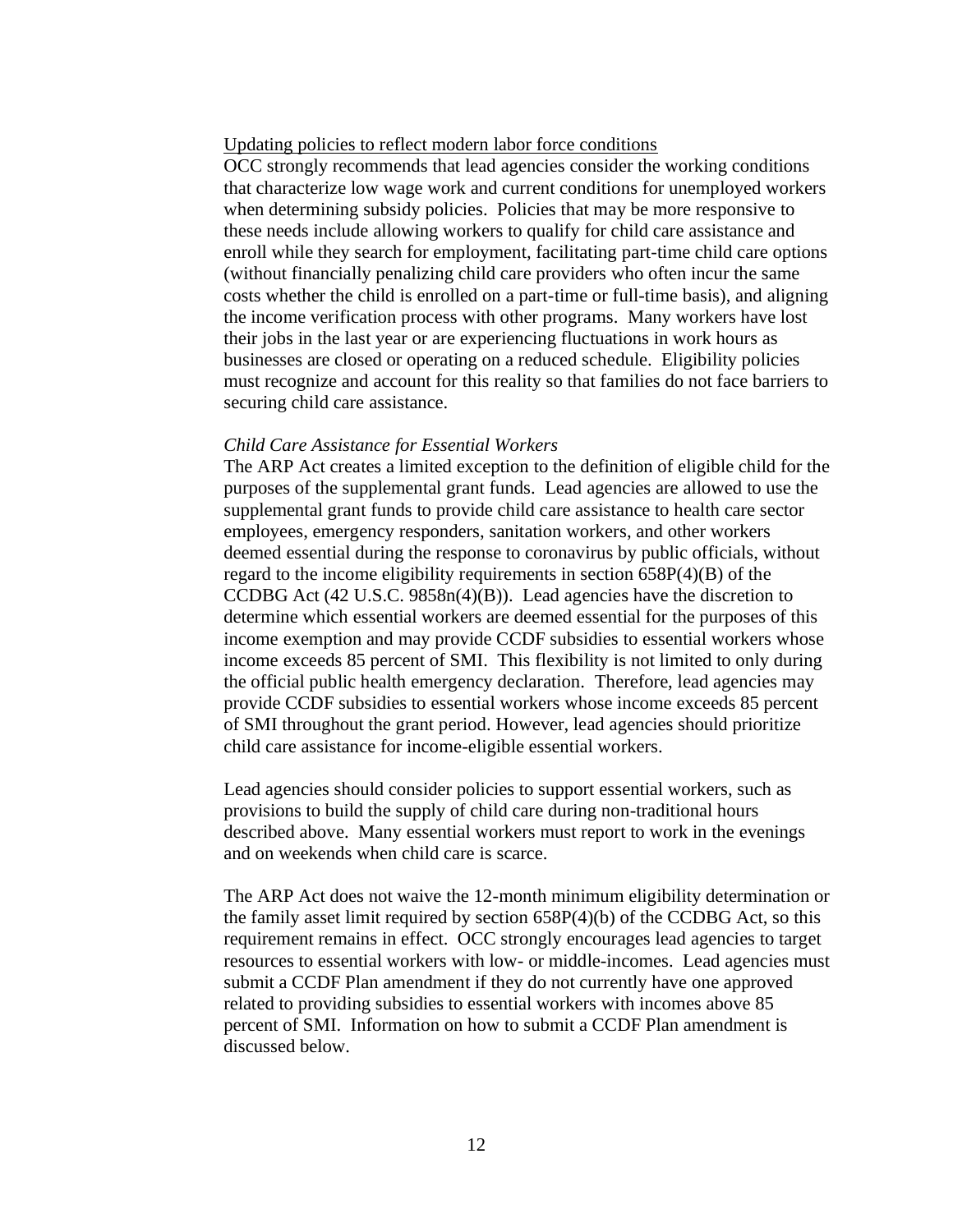#### *Data Systems to Support Equitable Access to Child Care*

Expanding access to child care also means making information on child care more readily available to families and collecting the data needed to assess equitable access to child care. Modernizing and maintaining systems are allowable uses of the ARP supplemental funds, and do not count against the limit on administrative expenditures. Lead agencies should strongly consider technology upgrades and data governance improvements to provide more transparent and updated information to parents, such as the location and type of child care providers near them, availability and cost of child care slots, and how to access child care assistance. Accurate data collection can also inform lead agency policies and practices, including analysis to determine whether policies result in an equitable distribution of resources for families and child are providers. Outdated data collection can impede the collection of timely and accurate information from providers and families and children served. Lead agencies with such systems are strongly encouraged to upgrade with the objective of engaging providers and families in real-time.

# **Mental Health Supports**

During the COVID-19 public health emergency, child care staff and family child care providers, families, and children have experienced trauma and stress that impacts mental health. Some children will return to child care centers or family child care homes after an extended period at home and will need support to acclimate to a new environment. Lead agencies are encouraged to invest in mental health supports for child care providers and children, including resources providers can use to help parents support their child's mental and behavioral health. This can include supporting Infant and Early Childhood Mental Health Consultants, connecting families with mental health resources, training early educators, and family child care providers on trauma-informed care, trainings for child care providers and parents to establish joint approaches to mental and behavioral health, and providing onsite services for children and staff. OCC has resources to support social and emotional wellness of children available at [https://childcareta.acf.hhs.gov/resource-guide-developing-integrated-strategies](https://childcareta.acf.hhs.gov/resource-guide-developing-integrated-strategies-support-social-and-emotional-wellness-children)[support-social-and-emotional-wellness-children.](https://childcareta.acf.hhs.gov/resource-guide-developing-integrated-strategies-support-social-and-emotional-wellness-children)

## **Outreach on the Availability of Child Care Assistance**

The ARP Act supplemental funds provide an opportunity to assist many families and providers who have not previously participated in the child care subsidy system. Therefore, lead agencies are strongly encouraged to use some of these funds for outreach activities, including those required at 45 CFR 98.33, as well as publicizing stabilization subgrants, bonuses and scholarships, and other financial supports for child care providers. To accomplish this outreach, the funds may also be used to fund partners and organizations trusted by families and child care providers, including professional organizations, family child care networks, culturally relevant organizations, unions, and child care resource and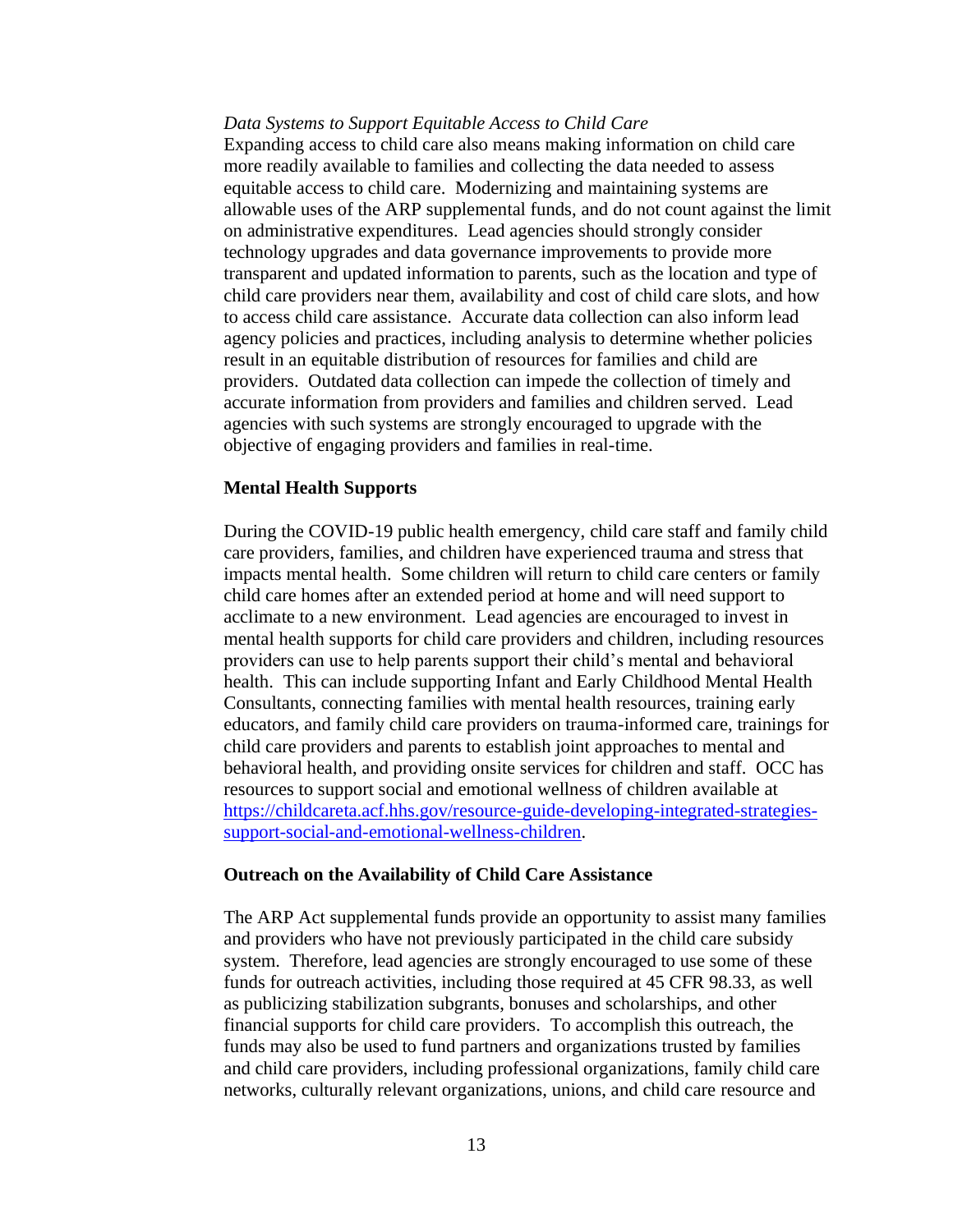referral agencies. Lead agencies should pay particular attention in their outreach to providers representing and working with underserved constituencies. Lead agencies should make sure any outreach materials are widely available in multiple languages, accessible to persons with disabilities, and written in plain language. Additional resources on using plain language are available at [https://www.plainlanguage.gov/.](https://www.plainlanguage.gov/)

#### **Supporting Vaccination**

Parents may need additional hours of child care during the time they are receiving or recovering from a COVID-19 vaccine. Lead agencies may use the supplemental funds to provide bonuses or other financial incentives to child care providers who choose to stay open extra hours or provide care on the weekends so that parents can be vaccinated.

The ARP Act supplemental funds may also be used to support child care providers in accessing COVID-19 vaccines. For example, lead agencies may provide stipends to child care providers to cover the cost of transportation to vaccine sites and paid time off to receive the vaccine and recovery from any side effects.

Some child care businesses may qualify for tax credits to support paid sick leave while they receive a vaccine and recover from any side effects. Additional information is available at: [https://www.irs.gov/coronavirus/employer-tax](https://www.irs.gov/coronavirus/employer-tax-credits)[credits.](https://www.irs.gov/coronavirus/employer-tax-credits)

#### **Non-Supplantation Requirement**

The ARP Act requires these supplemental funds be used to supplement, not supplant, federal, state, and local public funds expended to provide child care services for eligible individuals. The non-supplantation requirement also applies to territorial and tribal grantees. As this provision applies to federal funds, lead agencies may not supplant Temporary Assistance for Needy Families (TANF) funding used to pay for child care services, either directly or transferred to CCDF, or Social Services Block Grant (SSBG) funds used for child care. This means that lead agencies that spent TANF (either directly or transferred to CCDF) and SSBG for direct child care services in FY 2020 must spend the same amount in FY 2021-2024, unless a lead agency submits an accepted explanation for why a decrease in spending may not be supplantation. ACF oversight of this requirement will be consistent with monitoring, noncompliance, and complaint policies outlined in Subpart J of CCDF regulations. Additionally, lead agencies are subject to audit requirements at 45 CFR 98.65 of CCDF regulations.

ACF will consider a state, territory, or tribe to have satisfied the "supplement not supplant" requirement if the state, territory, or tribe has not made administrative or legislative changes to reduce the amount of federal, state, or local funds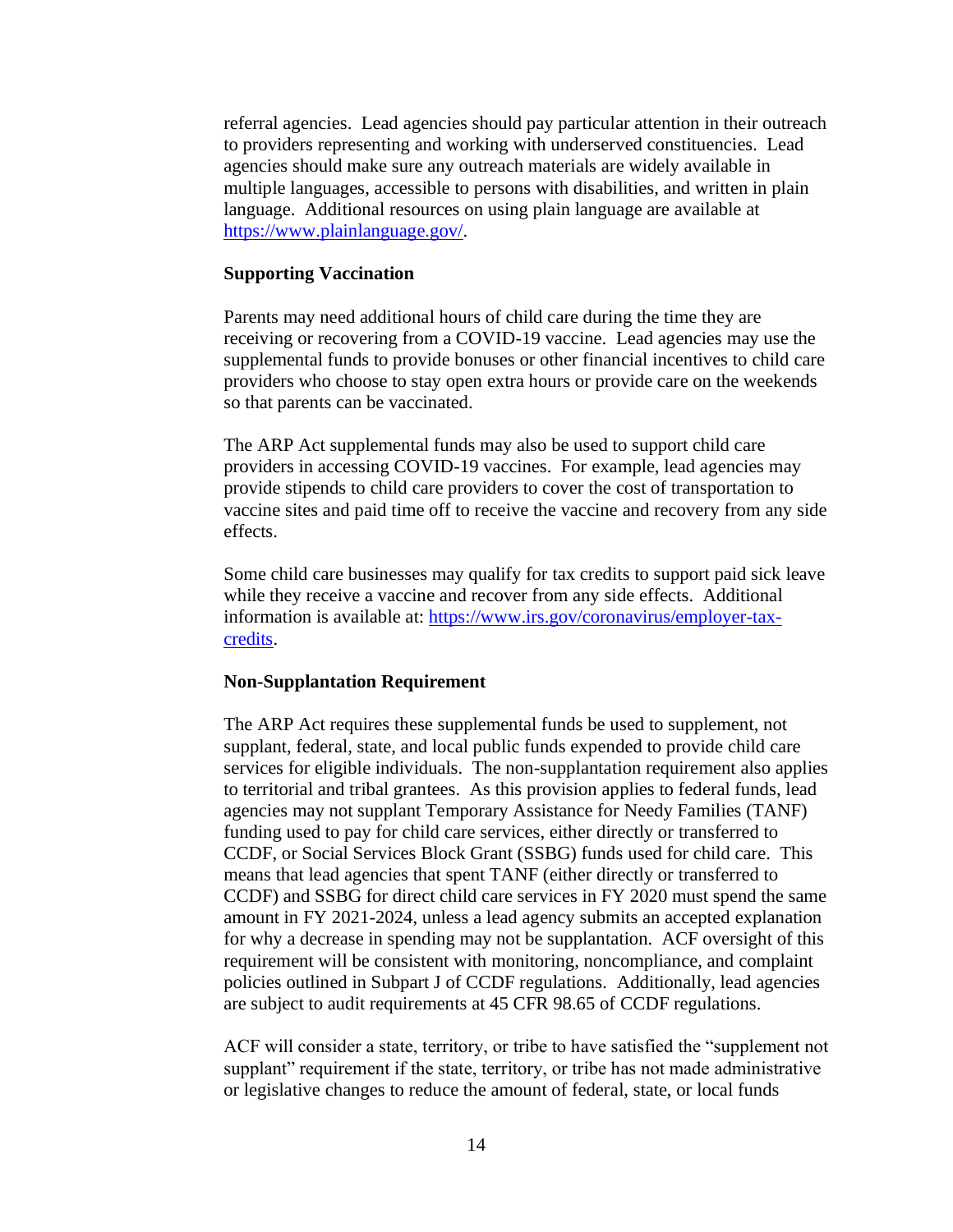expended to provide child care services for eligible individuals below the amount that would have been spent under state, territory, or tribal law and policies in place on the date of enactment of the ARP Act (March 11, 2021). If federal, state, or local funds for child care assistance fall below this amount, ACF will presume that such decrease constitutes supplantation, unless the state, territory, or tribe can demonstrate that the reduction was unrelated to the availability of additional federal funds included in the ARP Act (e.g., states that made legislative or policy changes prior to the enactment of the ARP Act, but implemented these changes after March 11, 2021 are not considered to have violated the non-supplantation requirement). In addition, any reduction in drawing down CCDF federal matching funds due to a cut in state spending on Maintenance of Effort (MOE) or state match will trigger a presumption of supplantation. States, territories, or tribes wishing to propose an alternative rationale demonstrating compliance with the non-supplantation requirement, including instances where TANF and SSBG spending declined, should submit a detailed justification in writing via email to the OCC regional program manager.

### **Making Changes to CCDF Plans and Policies**

Because ARP CCDF Discretionary funds are supplemental CCDF Discretionary funds, lead agencies must follow CCDF rules associated with CCDF Plan amendments. When considering changes to CCDF policies and program requirements related to implementing section 2201 of the ARP Act, CCDF lead agencies making changes to state, territory, or tribal program policies may need to amend their approved CCDF Plan. A CCDF Plan amendment is required for any substantial program change (e.g., change in eligibility, rates, copays, etc.). Changes based on the additional flexibilities allowed by section 2201 of the ARP Act that may require a CCDF Plan amendment if not already part of the approved CCDF Plan include serving essential workers with incomes about 85 percent SMI. A Plan amendment is required within 60 days of the effective date of the requirement; lead agencies may proceed with implementing the program change and subsequently submit the amendment up to 60 days following the effective date.

As a reminder, states and territories that choose to make CCDF programmatic changes that are effective prior to October 1, 2021 will need to file an amendment to their approved FY 2019-2021 CCDF Plan. For policies that will be in effect after October 1, 2021, states and territories should include the new programmatic changes in their CCDF Plans due on July 1, 2021.

Lead agencies are reminded that current approved waivers for extraordinary circumstances expire on September 30, 2021.

CCDF Plan amendments approved prior to receiving the ARP Act funds remain in effect and apply to the supplemental funds. Therefore, new amendments are not required.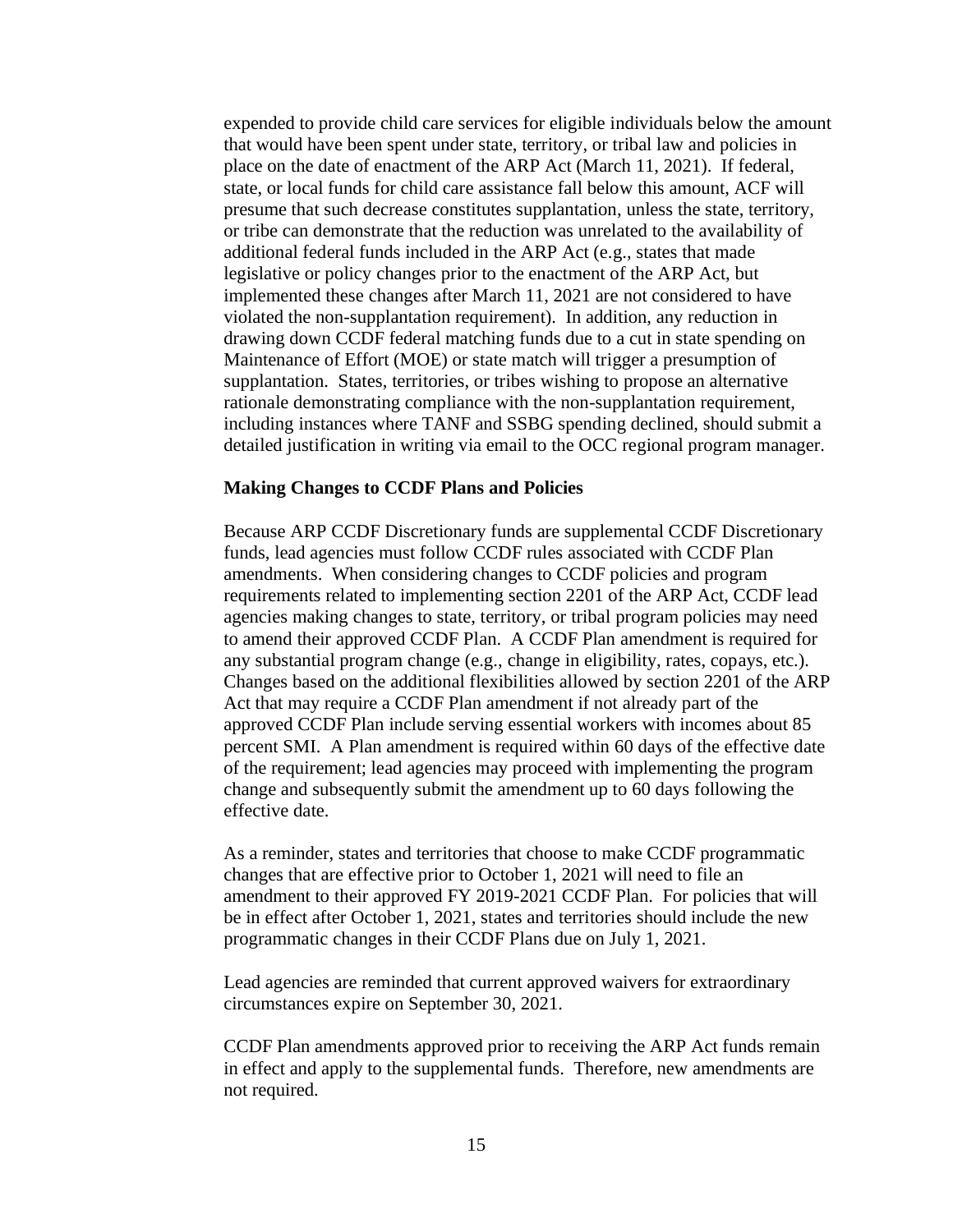Lead agencies can access additional information about submitting Plan amendments in response to COVID-19 at the OCC website for COVID-19 resources, [https://www.acf.hhs.gov/occ/resource/occcovid-19-resources.](https://www.acf.hhs.gov/occ/resource/occ-covid-19-resources)

# **Important Dates for Obligating and Liquidating Funds**

The ARP Act provides this supplemental funding to states for the purposes of carrying out the program authorized under section 658C of the CCDBG Act (42 U.S.C. 9858a), with the three spending exemptions noted in this guidance. Given the urgent need to expand access to child care assistance to more incomeeligible families and improve the quality and availability of child care through increased wages and benefits to child care providers and other policies, lead agencies are strongly encouraged to obligate and liquidate these funds in a timely manner while also being deliberate with distribution to ensure funds are used in a manner that will improve the lives of children and families.

# *Key Dates for ARP CCDF Discretionary funds:*

• April 1, 2023 – Notify ACF of the amount of any ARP CCDF Discretionary funds that cannot be obligated by September 30, 2023. Identified funds will be recaptured by ACF and realloted to other lead agencies.

• September 30, 2023 - All supplemental funds must be obligated by states, territories, and tribes.

September 30,  $2024 - All$  supplemental funds must be liquidated by states, territories, and tribes.

Section 2201(a) of the ARP Act requires CCDF Discretionary supplemental funds to be obligated in FY 2021 or the succeeding two fiscal years. In other words, lead agencies must obligate supplemental funds by September 30, 2023. The ARP Act is silent on liquidation deadlines for the child care supplemental funds. Therefore, CCDF Discretionary liquidation periods at 45 CFR 98.60(d)(1) apply. Lead agencies have until September 30, 2024, to liquidate the funds.

OCC looks forward to partnering with lead agencies to expedite resources to prevent further child care closures and address the financial needs facing families in line with the President's Executive Order on Supporting the Reopening and Continuing Operation of Schools and Early Childhood Education Providers issued on January 21, 2021 (available at [https://www.whitehouse.gov/briefing](https://www.whitehouse.gov/briefing-room/presidential-actions/2021/01/21/executive-order-supporting-the-reopening-and-continuing-operation-of-schools-and-early-childhood-education-providers/)[room/presidential-actions/2021/01/21/executive-order-supporting-the-reopening](https://www.whitehouse.gov/briefing-room/presidential-actions/2021/01/21/executive-order-supporting-the-reopening-and-continuing-operation-of-schools-and-early-childhood-education-providers/)[and-continuing-operation-of-schools-and-early-childhood-education-providers/\)](https://www.whitehouse.gov/briefing-room/presidential-actions/2021/01/21/executive-order-supporting-the-reopening-and-continuing-operation-of-schools-and-early-childhood-education-providers/).

# *Reallotment of Supplemental Funds*

State and tribal lead agencies must notify ACF by April 1, 2023, if they will be unable to obligate any part of their ARP CCDF Discretionary Supplemental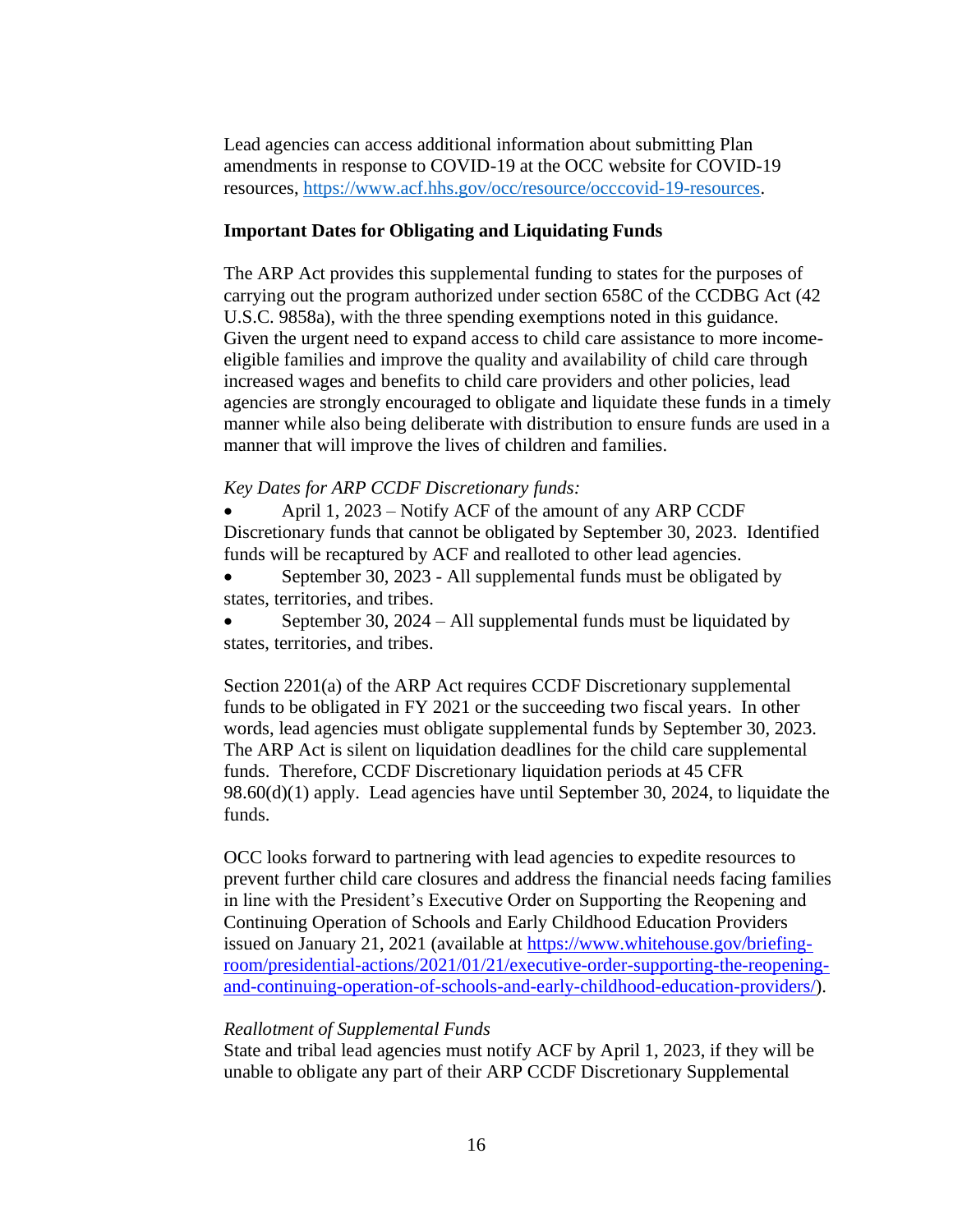Funding allotment by September 30, 2023.<sup>3</sup> In accordance with 45 CFR 98.64, in most cases, unobligated state funds identified by the April 1 deadline will be realloted to other states in proportion to their original allotments, and any unobligated tribal funds will be realloted to other tribes. $4$  To be eligible to receive realloted funds, states must indicate their interest on their ACF-696 quarterly report due April 30, 2023 and tribes must indicate their interest on their ACF-696T annual report due December 29, 2022.

#### **Reporting and Monitoring**

Although ARP CCDF Discretionary funding is supplemental to lead agencies' regular FY 2021 CCDF funding, it must be tracked and accounted for separately to ensure compliance with specific requirements and authorities provided by the section 2201 of the ARP Act.

OCC is still determining reporting requirements around the supplemental funds.<sup>5</sup> As with other funding streams, lead agencies should track spending of these funds separately and be prepared to report on obligations and liquidations and spending direct services, quality activities, and administrative costs through the ACF-696 or ACF-696T (45 CFR 98.65(g) and (i)).

OCC may seek approval to request more frequent information from lead agencies, such as estimates of the number of children served and progress toward goals. Lead agencies should be tracking and prepared to share this information.

# **Nondiscrimination Requirements**

All recipients of U.S. Department of Health and Human Services federal financial assistance and state and local government entities must comply with their legal obligation under federal nondiscrimination laws and regulations to provide equal access to child care programs, services, and activities. These laws protect individuals from unlawful discrimination on the basis of race, color, national origin, disability, age, and, in some circumstances, religion, sex, sexual orientation or gender identity.

 $3$  The CCDBG Act at section 658(O)(f) defines "state" for the purposes of reallotment as "only the 50 states, District of Columbia, and the Commonwealth of Puerto Rico." (42 U.S.C. 9858m(f)). Therefore, territories are not eligible for reallotment of the ARP CCDF Discretionary funds.

 $445$  C.F.R. 98.64(b)(2)(ii) says that funds will not be realloted (but will instead revert to the federal government) if the amount available for reallotment is less than \$25,000.

<sup>5</sup>ACF may seek to update the following information collections: ACF-218 Quality Progress Report (OMB Control Number 0970-0517; ACF-696 CCDF Financial Reporting Form for States and Territories (OMB Control Number 0970-0510); ACF-696T CCDF Financial Reporting Form for Tribes (OMB Control Number 0970-0510); and, ACF-800 CCDF Annual Aggregate Report (OMB Control Number 0970-0150).